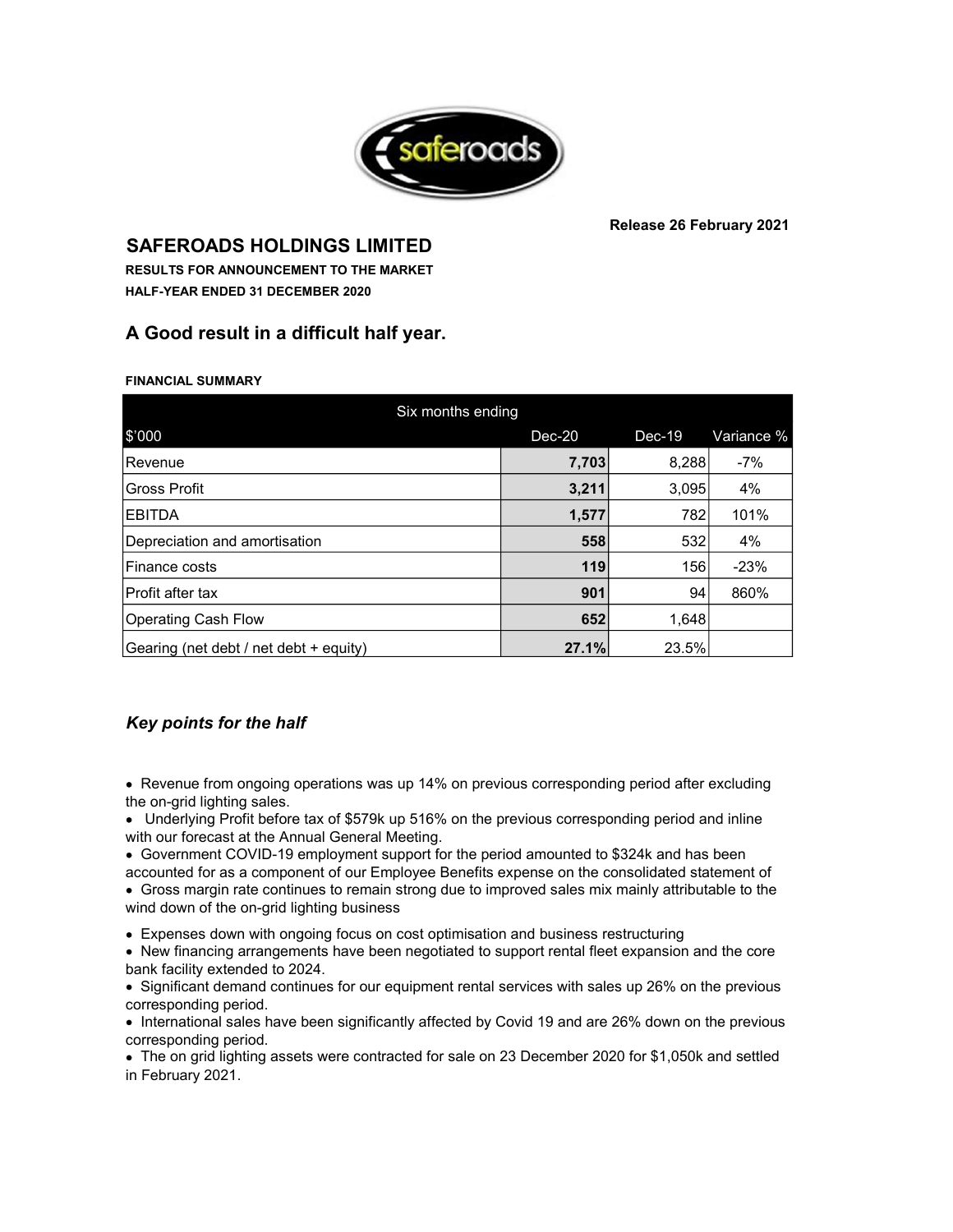### *Outlook for H2*

The ongoing effects of the COVID-19 pandemic on the Australian and Global economies remain a significant uncertainty and in particular its effect on our international sales. Our product supply channels remain effective however additional time needs to be allowed for in shipping.

The rental business expansion is moving forward with the securing of a suitable site on the outskirts of Sydney and the recruitment of a NSW manager to operate that business component. We continue to build our rental fleet and a suitable portion of that fleet will move to NSW.

The sale of the low margin On-Grid lighting business has injected funds that will assist with the rental business expansion and assist in keeping good cash reserves and our debt gearing low in these uncertain times.

The directors are confident that we can maintain our overall profitability to build on this good first half however we are not currently in a position to provide a profit guidance. As business conditions become clearer in the coming months we should be in a position to better forecast for the second half.

This release is authorized by the Saferoads Holdings Limited Board.

**Enquiries/Additional Information:**

Ph +61 3 5945 6600 David Ashmore, Chairman

Email: david.ashmore@saferoads.com.au

### **ABOUT SAFEROADS**

**Saferoads Holdings Limited** 22 Commercial Drive Saferoads is an ASX listed company specialising in providing innovative safety solutions. Headquartered in Pakenham, Victoria with representation across Australia, New Zealand and the USA, the company provides state government departments, local councils, road construction companies and equipment hire companies with a broad range of products and services designed to direct, protect, inform and illuminate for the public's safety. Telephone: +61 3 5945 6600

ABN 81 116 668 538

ASX: SRH PO Box 2030 Pakenham VIC 3810

Australia

Website: www.saferoads.com.au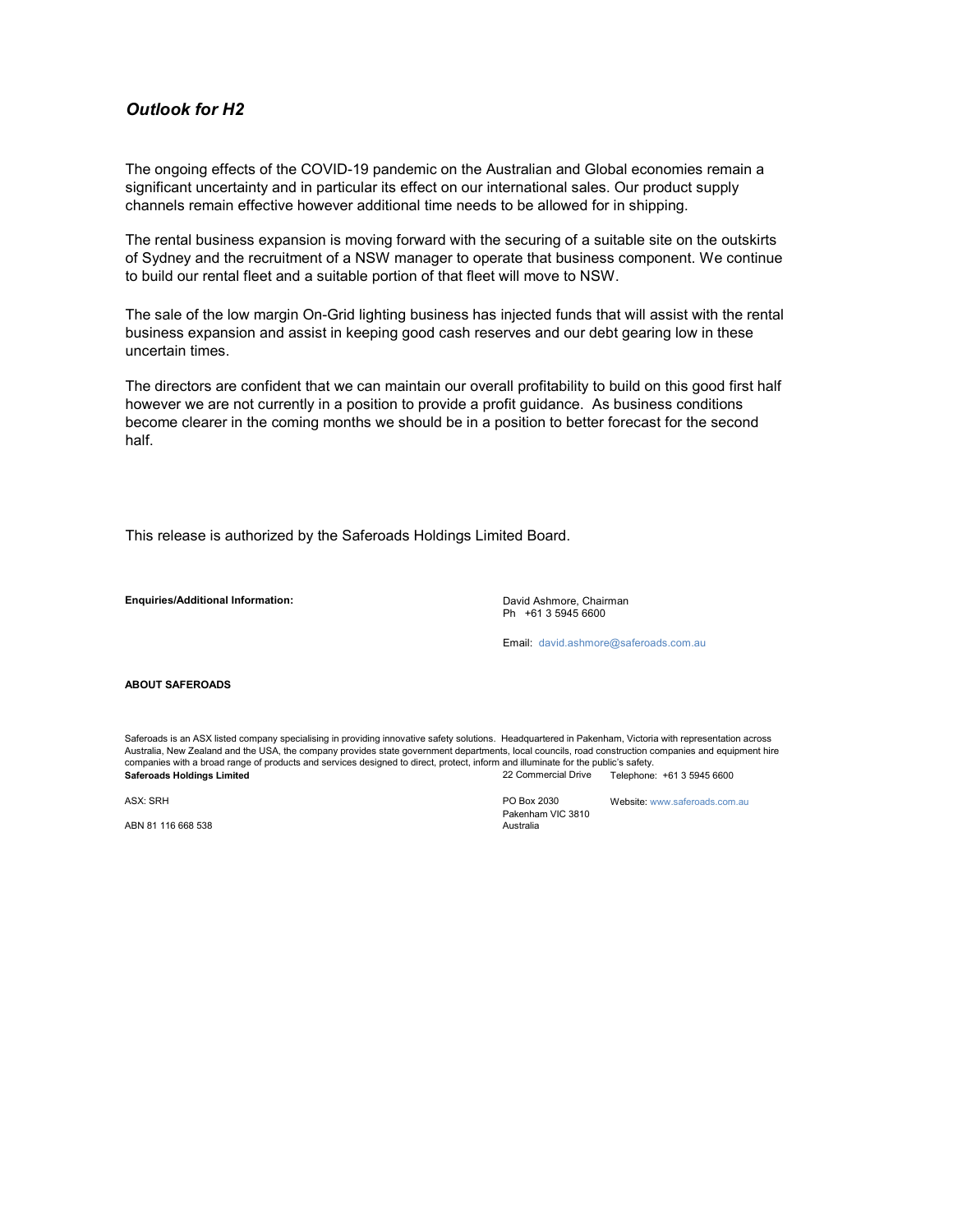### **Appendix 4D**

### **Half year report**

| Name of entity                     | <b>ABN Reference</b> |
|------------------------------------|----------------------|
| <b>ISAFEROADS HOLDINGS LIMITED</b> | 116 668 538<br>l81   |

### **1. Reporting periods**

| Half year ended    | Half year ended                   |
|--------------------|-----------------------------------|
| ('current period') | ('previous corresponding period') |
| 31 December 2020   | 31 December 2019                  |

### **2. Results for announcement to the market**

|                                                                         | <b>Current</b><br>period | <b>Previous</b><br>corresponding period | % Change<br>increase /<br>(decrease) | Amount (\$)<br>increase /<br>(decrease) |
|-------------------------------------------------------------------------|--------------------------|-----------------------------------------|--------------------------------------|-----------------------------------------|
| Key information                                                         | \$                       | \$                                      |                                      | \$                                      |
| Revenues from operations                                                | 7,703,913                | 8,288,088                               | (7%)                                 | (584, 175)                              |
| Profit from continuing activities after tax attributable to<br>Imembers | 900,540                  | 93,758                                  | 860%                                 | 806,782                                 |
| Net profit for the period attributable to members                       | 900,540                  | 93,758                                  | 860%                                 | 806,782                                 |
| Dividends (distributions)                                               |                          |                                         | Amount per<br>share                  | Franked amount<br>per share             |
| <b>Final dividend</b>                                                   | Record Date<br>Paid      | N/A<br>N/A                              | N/A                                  | N/A                                     |
| Interim dividend                                                        | Record Date<br>Payable   | 11 November 2020<br>19 November 2020    | 0.01<br>\$                           | \$0.0026                                |
|                                                                         |                          |                                         |                                      |                                         |

### **Supplementary comments**

Commentary in respect of the results is provided in the Directors' Report, which forms part of the half-year report ended 31 December 2020.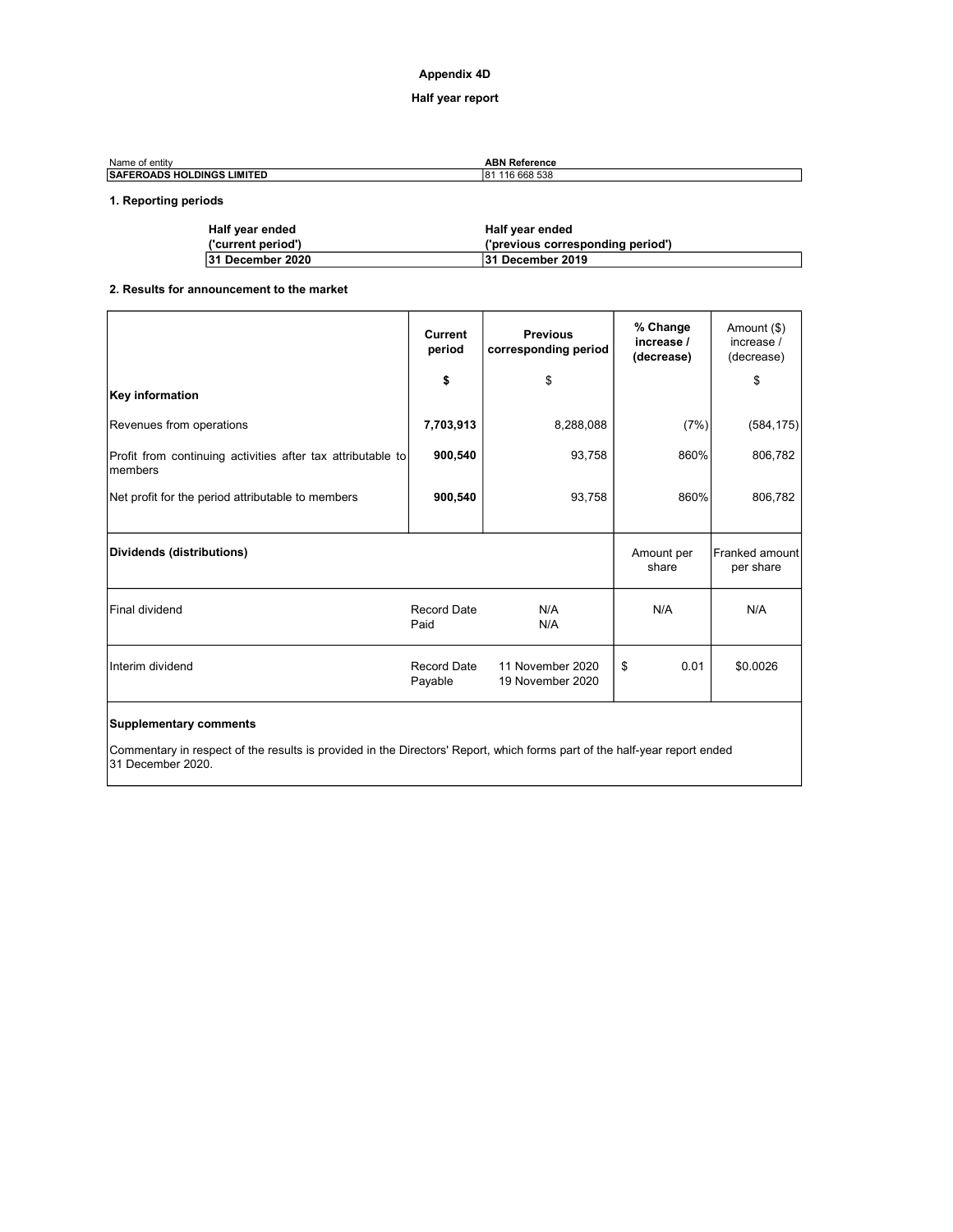### **3. NTA backing**

|                                                    | <b>Current period</b> | Previous<br>corresponding<br>period |
|----------------------------------------------------|-----------------------|-------------------------------------|
| Net tangible asset backing per ordinary share (\$) | \$0.164               | \$0.148                             |

### **4. Dividends**

|                   | Date paid/payable | Amount per<br>share | Franked amount per<br>share | Amount per<br>share of foreign<br>source dividend | Amount \$     |
|-------------------|-------------------|---------------------|-----------------------------|---------------------------------------------------|---------------|
| Final dividend:   | N/A               | N/A                 | N/A                         | N/A                                               | N/A           |
| Interim dividend: | 19 November 2020  | 0.01<br>- \$        | \$0.0026                    | N/A                                               | 364,000<br>\$ |

**5. Dividend reinvestment plans** An amount of \$244,214 of the total dividend paid was reinvested through the DRP.

**6. Associates and Joint Ventures** N/A

**7. Foreign entities** N/A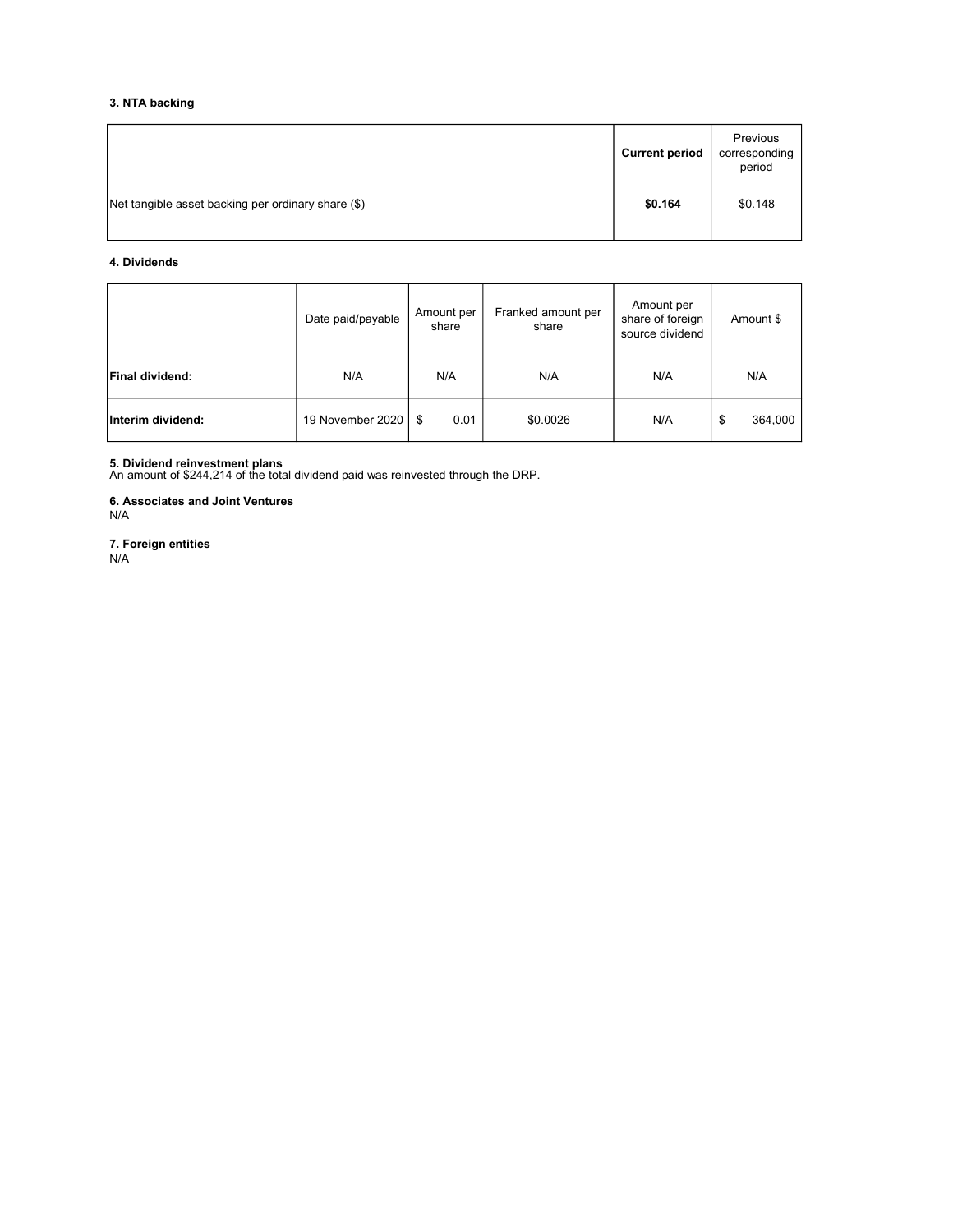

# **ABN 81 116 668 538 CONSOLIDATED FINANCIAL REPORT**

## **FOR THE HALF-YEAR ENDED**

**31 DECEMBER 2020**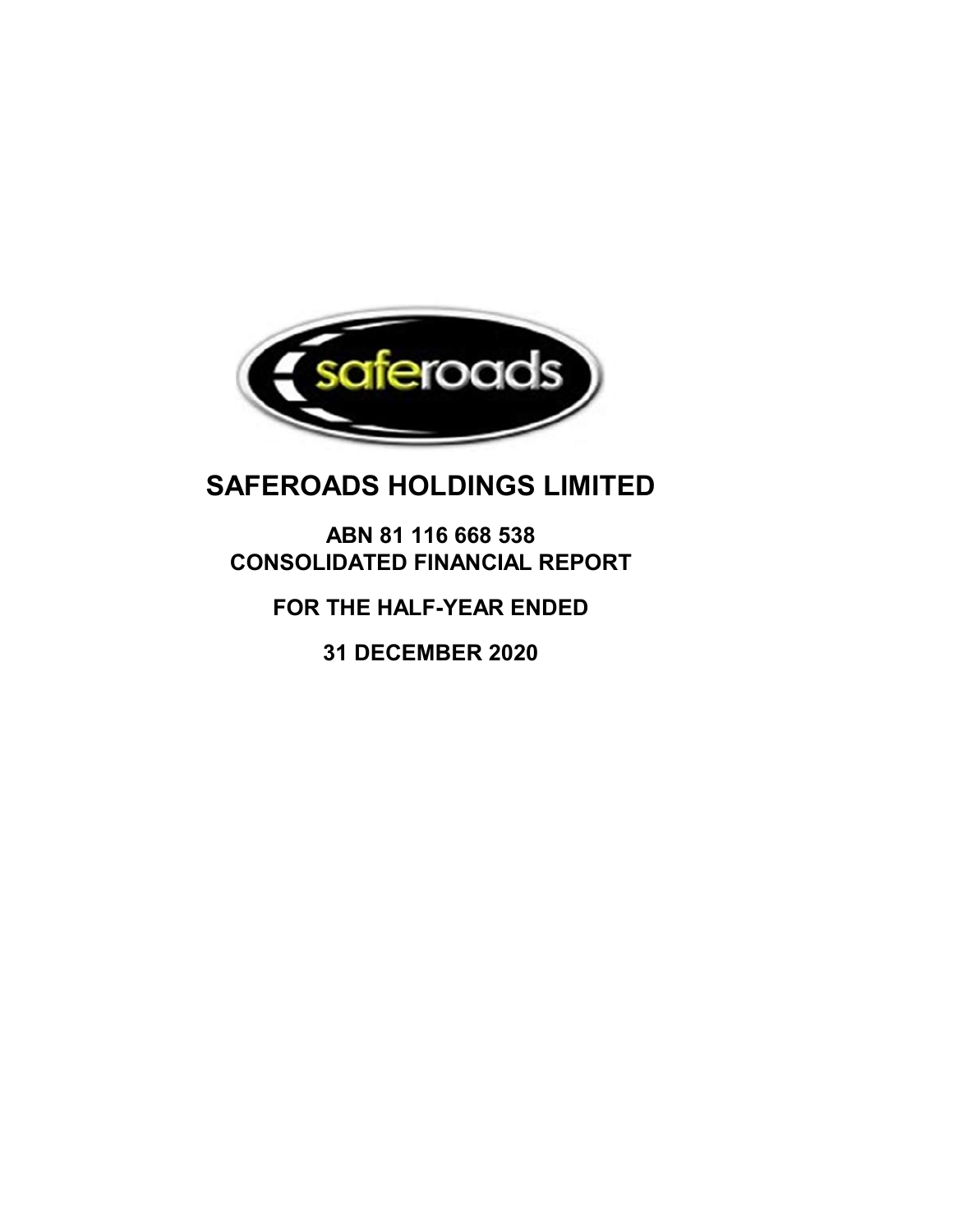

### **Directors' Report**

The directors of Saferoads Holdings Limited present their report for the half-year ended 31 December 2020.

### **DIRECTORS**

The Company's directors in office during the half-year and until the date of this report are:

 David Ashmore (Non-Executive Chairman) Darren Hotchkin (Chief Executive Officer) David Cleland (Non-Executive) – retired November 2020 Hayden Wallace (Non-Executive)

### **REVIEW OF OPERATIONS**

The directors report a pleasing half-year consolidated Profit after tax of \$900,540 compared with \$93,758 for the previous corresponding period ("pcp"), an increase of 860%. This profit is inclusive of \$374,000 of Covid related support for the half year.

The profit is in line with the expectation announced in the Company's trading update at the November AGM.

Whilst sales volumes overall were down 7%, EBITDA (Earnings Before Interest, Tax, Depreciation and Amortisation) of \$1,577,056 was up 101% on pcp, underpinned by improved sales in higher margin product lines and services, particularly in our equipment rental business – *Road Safety Rental,* and an ongoing focus on expense optimisation. However, product sales volumes were impacted by Covid related measures especially in the International sales arena.

Key points for the half year include;

• Ongoing revenue and margin growth in our equipment hire business (revenue up 26% on pcp) as we meet increasing demand for our product.

• There was a strong customer move towards solar lighting solutions away from gridded lighting options.

• A dividend of 1c per share was paid in November.

• The sale of our low margin, heavy working capital On Grid lighting business will be finalised in the second half with a pleasing financial outcome.

• New finance arrangements have been negotiated to fund the business and in particular the future growth in the Rental fleet. We have commenced the establishment of a Sydney based rental site and we expect to be renting product within the next few months.

Our balance sheet is strong, with a continued focus on managing working capital, with targeted stock management. Our gearing ratio at 31 December (net debt to net debt plus equity) was 27.1% and that will continue to be managed at a relatively low level following the receipt of the proceeds from the On-Grid lighting sale.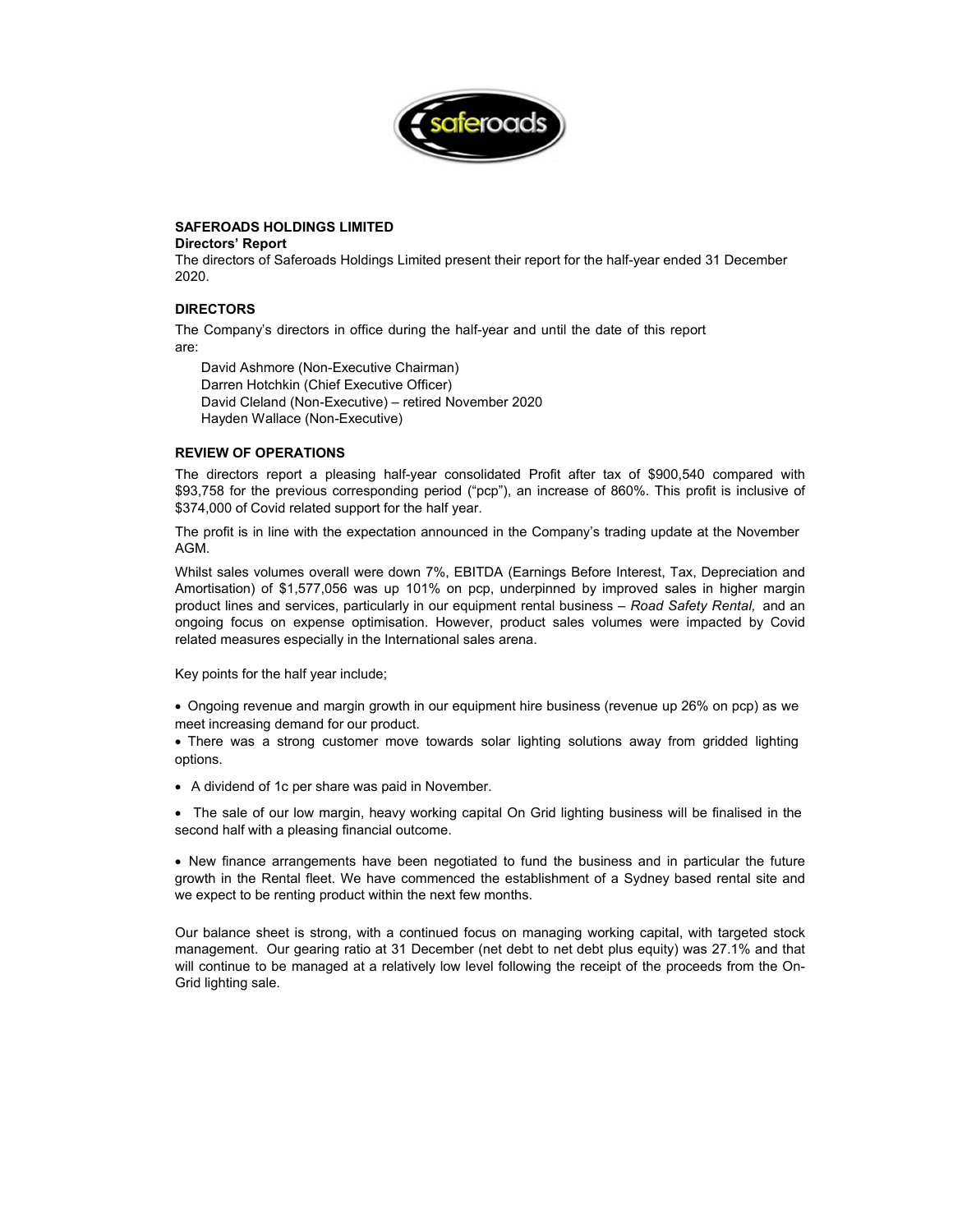### **OUTLOOK**

Looking ahead to the remainder of FY2021, the directors anticipate expanded demand for our equipment rental products bolstered by the establishment of a rental base in NSW as part of the rental operation investment.

On this basis, we are forecasting a good profit for the full year however it is not possible at this point to provide a more detailed guidance range.

### **AUDITOR'S INDEPENDENCE DECLARATION**

We have obtained the attached independence declaration from our auditors, Grant Thornton, in accordance with S307c of the Corporations Act 2001 for the half year ended 31 December 2020.

Signed in accordance with a resolution of the directors.

David Ashmore Director 24-February-2021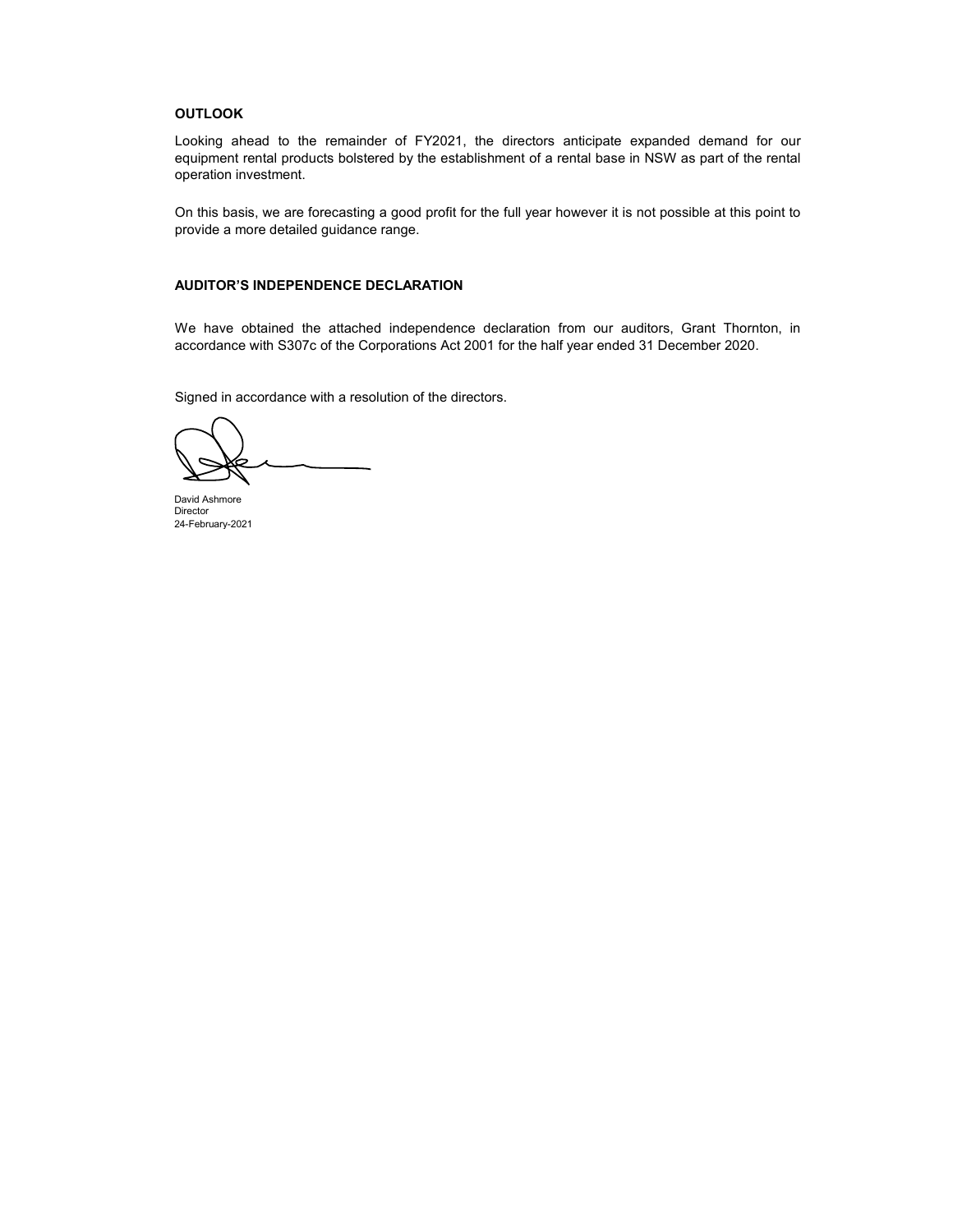

Collins Square, Tower 5 727 Collins Street Melbourne VIC 3008

Correspondence to: GPO Box 4736 Melbourne VIC 3001

**T** +61 3 8320 2222 **F** +61 3 8320 2200 **E** [info.vic@au.gt.com](mailto:info.vic@au.gt.com) **W** www.grantthornton.com.au

# **Auditor's Independence Declaration**

To the Directors of Saferoads Holdings Limited

In accordance with the requirements of section 307C of the *Corporations Act 2001*, as lead auditor for the review of Saferoads Holdings Limited for the half-year ended 31 December 2020, I declare that, to the best of my knowledge and belief, there have been:

- a no contraventions of the auditor independence requirements of the *Corporations Act 2001* in relation to the review; and
- b no contraventions of any applicable code of professional conduct in relation to the review.

Grant Thorston

Grant Thornton Audit Pty Ltd Chartered Accountants

elelligsen

M J Climpson Partner – Audit & Assurance

Melbourne, 24 February 2021

Grant Thornton Audit Pty Ltd ACN 130 913 594 a subsidiary or related entity of Grant Thornton Australia Ltd ABN 41 127 556 389

'Grant Thornton' refers to the brand under which the Grant Thornton member firms provide assurance, tax and advisory services to their clients and/or refers to one or more member firms, as the context requires. Grant Thornton Australia Ltd is a member firm of Grant Thornton International Ltd (GTIL). GTIL and the member firms are not a worldwide partnership. GTIL and each member firm is a separate legal entity. Services are delivered by the member firms. GTIL does not provide services to clients. GTIL and its member firms are not agents of, and do not obligate one another and are not liable for one another's acts or omissions. In the Australian context only, the use of the term 'Grant Thornton' may refer to<br>Grant Thornton Australia Limited ABN 41 127 556 389 and its Australian subsi Grant Thornton Australia Limited.

**www.grantthornton.com.au**

Liability limited by a scheme approved under Professional Standards Legislation.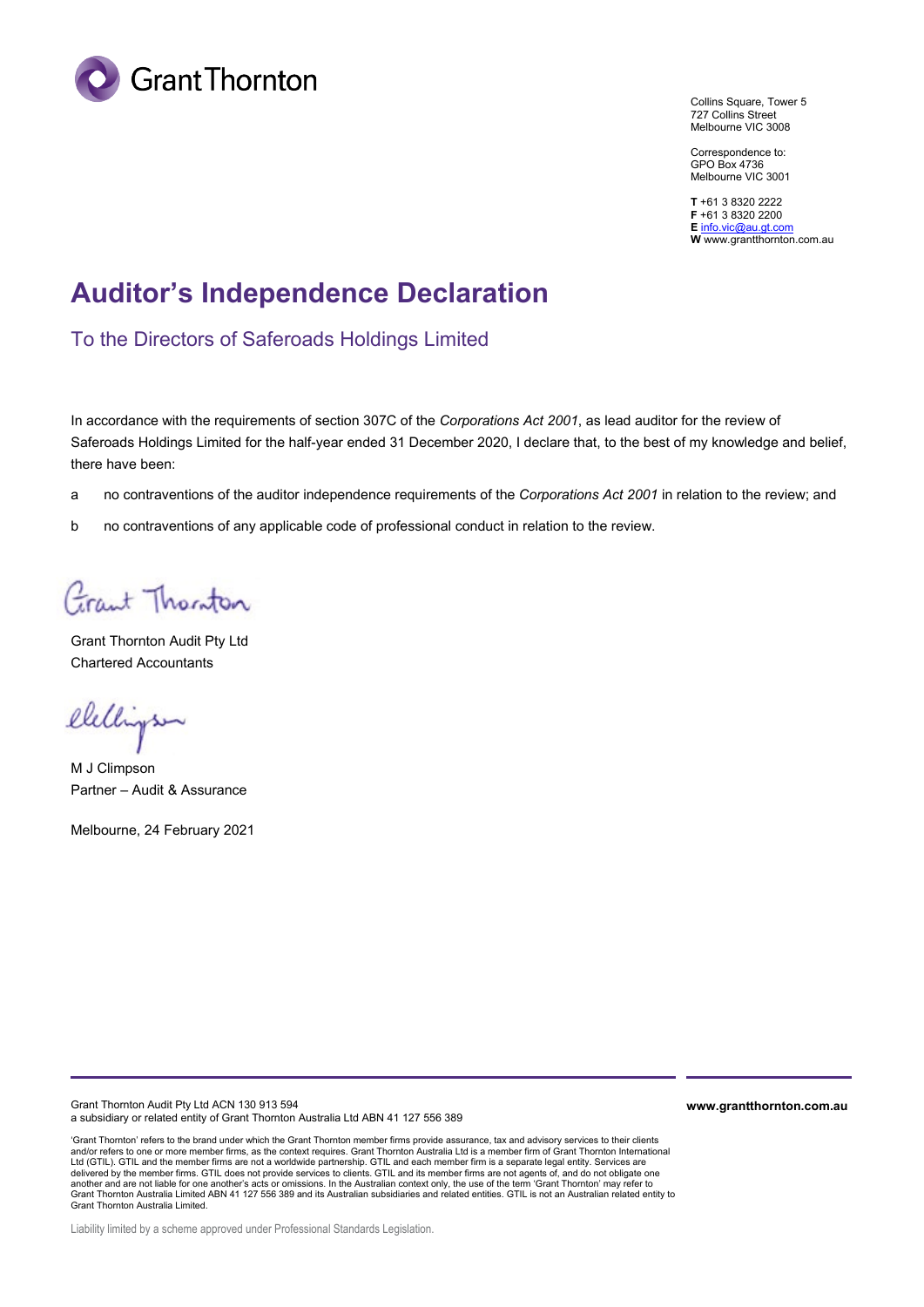## **Consolidated Statement of Profit or Loss and Other Comprehensive Income**

**FOR THE HALF-YEAR ENDED 31 DECEMBER 2020**

|                                                                       | <b>CONSOLIDATED</b><br><b>Notes</b> |                               |                               |
|-----------------------------------------------------------------------|-------------------------------------|-------------------------------|-------------------------------|
|                                                                       |                                     | <b>December</b><br>2020<br>\$ | <b>December</b><br>2019<br>\$ |
| Revenue                                                               |                                     |                               |                               |
| Revenue from product sales and services                               | $\overline{2}$                      | 7,703,913                     | 8,288,088                     |
| Cost of direct materials and contract labour                          |                                     | (4, 499, 759)                 | (5, 194, 039)                 |
| Movement in inventories                                               |                                     | 6,780                         | 951                           |
| <b>Gross profit</b>                                                   |                                     | 3,210,934                     | 3,095,000                     |
| <b>Operating Expenses</b>                                             |                                     |                               |                               |
| Other income                                                          | $\overline{2}$                      | 41,318                        | 22,990                        |
| Employee benefits                                                     |                                     | (1, 254, 961)                 | (1,616,748)                   |
| Travel and accommodation costs                                        |                                     | (3, 137)                      | (77, 641)                     |
| IT & communications costs                                             |                                     | (51, 937)                     | (68, 829)                     |
| Motor vehicle costs                                                   |                                     | (6,698)                       | (71, 845)                     |
| Warehouse costs                                                       |                                     | (101, 078)                    | (165, 240)                    |
| Asset sale costs incurred                                             | 6                                   | (52, 514)                     |                               |
| Other expenses                                                        |                                     | (204, 871)                    | (335, 958)                    |
| <b>Total Expenses</b>                                                 |                                     | (1,633,878)                   | (2,313,271)                   |
| Earnings before interest, tax, depreciation and amortisation (EBITDA) |                                     | 1,577,056                     | 781,729                       |
| Depreciation and amortisation                                         |                                     | (557, 602)                    | (532, 226)                    |
| Earnings before interest and tax (EBIT)                               |                                     | 1,019,455                     | 249,503                       |
| Finance costs                                                         |                                     | (118, 914)                    | (155, 745)                    |
| Profit before income tax                                              |                                     | 900,540                       | 93,758                        |
| Income tax benefit (expense)                                          | $\overline{7}$                      |                               |                               |
| Profit after income tax from continuing operations                    |                                     | 900,540                       | 93,758                        |
| Net profit for the period                                             |                                     | 900,540                       | 93,758                        |
| Net profit attributable to members of parent                          |                                     | 900,540                       | 93,758                        |
| Total other comprehensive income for the period                       |                                     | -                             |                               |
| Total comprehensive income attributable to members of the<br>parent   |                                     | 900,540                       | 93,758                        |
| Earnings per share (cents per share)                                  |                                     |                               |                               |
| - basic profit for the half-year (cents)                              |                                     | 2.4                           | 0.3                           |
| - diluted profit for the half-year (cents)                            |                                     | 2.4                           | 0.3                           |
| - dividends paid per share (cents)                                    |                                     | 1.0                           | 0.0                           |
|                                                                       |                                     |                               |                               |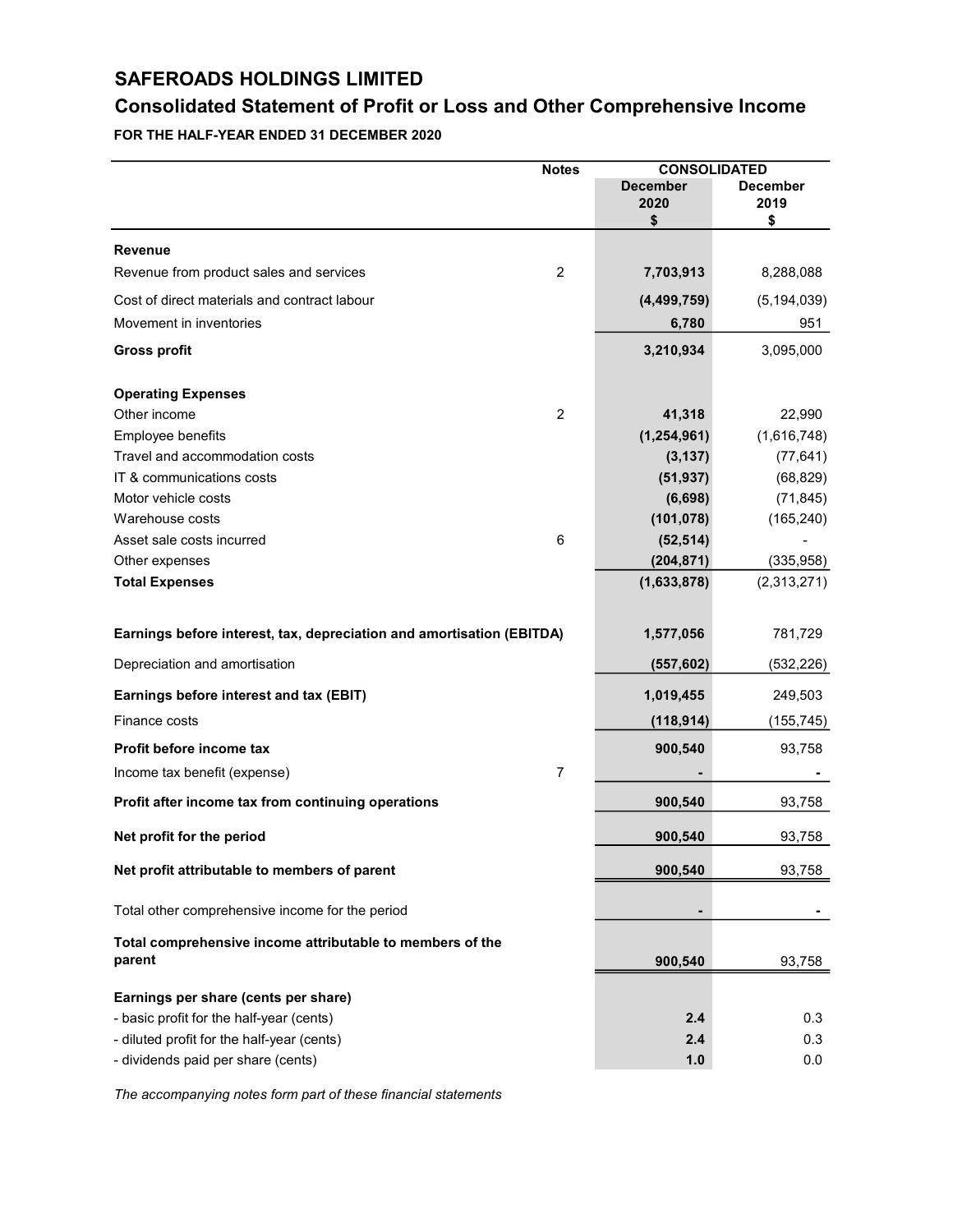## **Consolidated Statement of Financial Position**

**AS AT 31 DECEMBER 2020**

|                                                                              | <b>Notes</b> | <b>CONSOLIDATED</b> |            |
|------------------------------------------------------------------------------|--------------|---------------------|------------|
|                                                                              |              | <b>December</b>     | June       |
|                                                                              |              | 2020                | 2020       |
|                                                                              |              | \$                  | \$         |
| <b>ASSETS</b>                                                                |              |                     |            |
| <b>Current Assets</b>                                                        |              |                     |            |
| Cash and cash equivalents                                                    |              | 168,863             | 1,257,468  |
| Trade and other receivables                                                  |              | 2,066,354           | 1,725,092  |
| Inventories                                                                  |              | 2,092,383           | 3,057,902  |
| Assets held for sale                                                         | 6            | 1,050,282           |            |
| Prepayments                                                                  |              | 528,226             | 256,048    |
| <b>Total Current Assets</b>                                                  |              | 5,906,108           | 6,296,510  |
| <b>Non-current Assets</b>                                                    |              |                     |            |
| Property, plant and equipment                                                |              | 5,951,232           | 4,882,961  |
| Right-of-use assets                                                          |              | 946,700             | 1,067,132  |
| Intangible assets                                                            |              | 1,291,476           | 1,272,622  |
| Deferred tax assets                                                          |              | 1,198,697           | 1,198,697  |
| Other non-current assets                                                     |              | 17,938              | 17,939     |
| <b>Total Non-current Assets</b>                                              |              | 9,406,044           | 8,439,351  |
| <b>TOTAL ASSETS</b>                                                          |              | 15,312,152          | 14,735,861 |
| <b>LIABILITIES</b><br><b>Current Liabilities</b><br>Trade and other payables |              | 1,684,197           | 1,856,926  |
| <b>Contract liabilities</b>                                                  |              | 58,456              | 200,710    |
| Interest-bearing loans and borrowings                                        |              | 151,059             | 155,347    |
| Lease liabilities                                                            |              | 854,552             | 726,728    |
| Provisions                                                                   |              | 340,432             | 312,593    |
| <b>Total Current Liabilities</b>                                             |              | 3,088,696           | 3,252,304  |
| <b>Non-current Liabilities</b>                                               |              |                     |            |
| Interest-bearing loans and borrowings                                        |              | 1,444,865           | 1,502,934  |
| Lease liabilities                                                            |              | 2,099,846           | 2,071,089  |
| Provisions                                                                   |              | 35,448              | 46,991     |
| <b>Total Non-current Liabilities</b>                                         |              | 3,580,159           | 3,621,014  |
| <b>TOTAL LIABILITIES</b>                                                     |              | 6,668,855           | 6,873,318  |
| <b>NET ASSETS</b>                                                            |              | 8,643,297           | 7,862,543  |
|                                                                              |              |                     |            |
| <b>EQUITY</b>                                                                |              |                     |            |
| Contributed equity                                                           |              | 5,598,119           | 5,353,905  |
| Retained earnings                                                            |              | 3,045,178           | 2,508,638  |
| <b>TOTAL EQUITY</b>                                                          |              | 8,643,297           | 7,862,543  |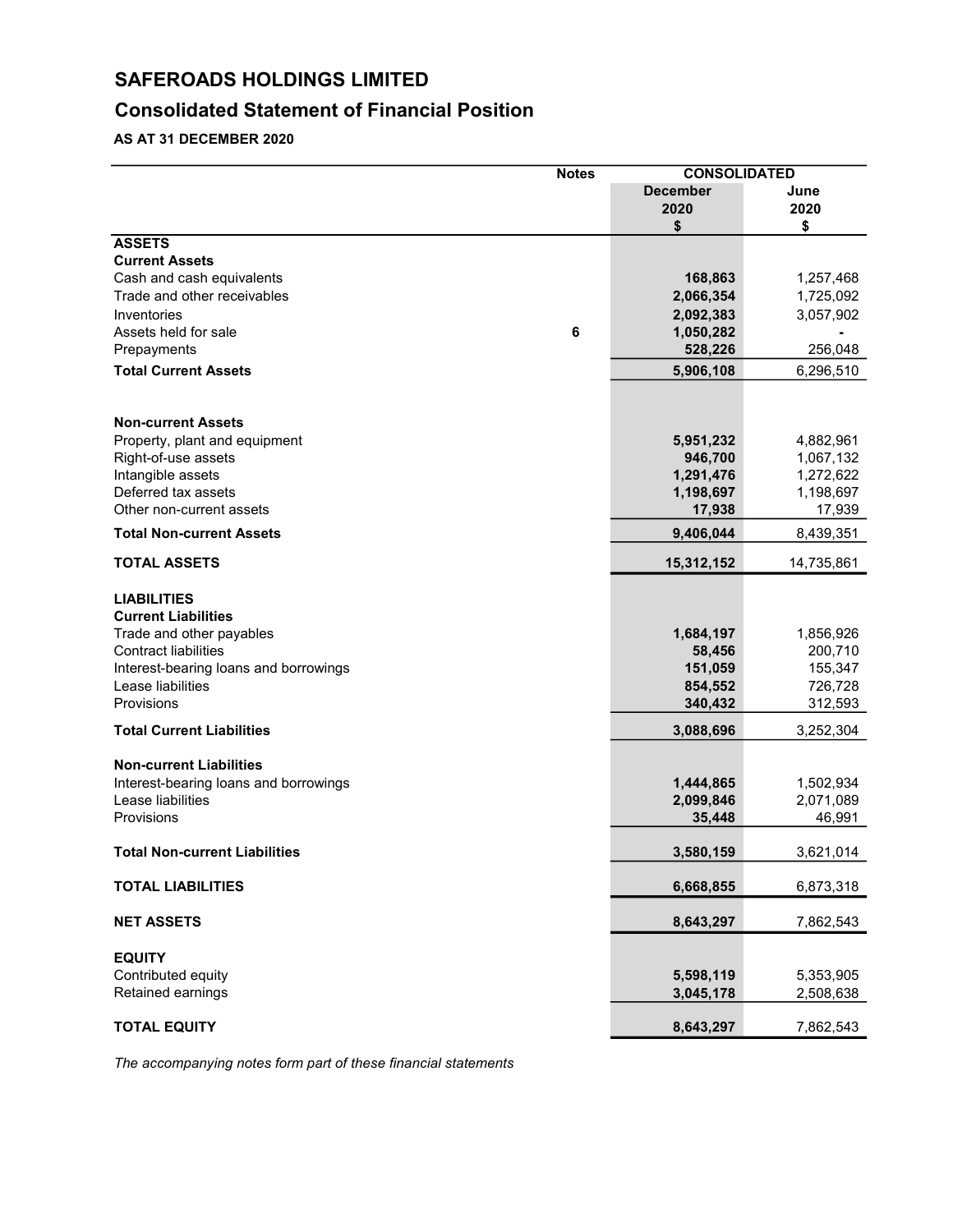## **Consolidated Statement of Changes in Equity**

**FOR THE HALF-YEAR ENDED 31 DECEMBER 2020**

| <b>CONSOLIDATED</b>                                                                 | <b>Contributed Equity</b><br>ъ | <b>Retained Earnings</b><br>ъ     | Total<br>\$                        |
|-------------------------------------------------------------------------------------|--------------------------------|-----------------------------------|------------------------------------|
| At 1 July 2019                                                                      | 5,353,905                      | 1,987,609                         | 7,341,514                          |
| Net profit for the period                                                           |                                | 93,758                            | 93,758                             |
| At 31 December 2019                                                                 | 5,353,905                      | 2,081,367                         | 7,435,272                          |
| Net Profit for the H2 2020 period                                                   |                                | 427,271                           | 427,271                            |
| At 1 July 2020<br>Dividends Paid and DRP shares issued<br>Net profit for the period | 5,353,905<br>244.214<br>٠      | 2,508,638<br>(364,000)<br>900,540 | 7,862,543<br>(119, 786)<br>900,540 |
| At 31 December 2020                                                                 | 5,598,119                      | 3,045,178                         | 8,643,298                          |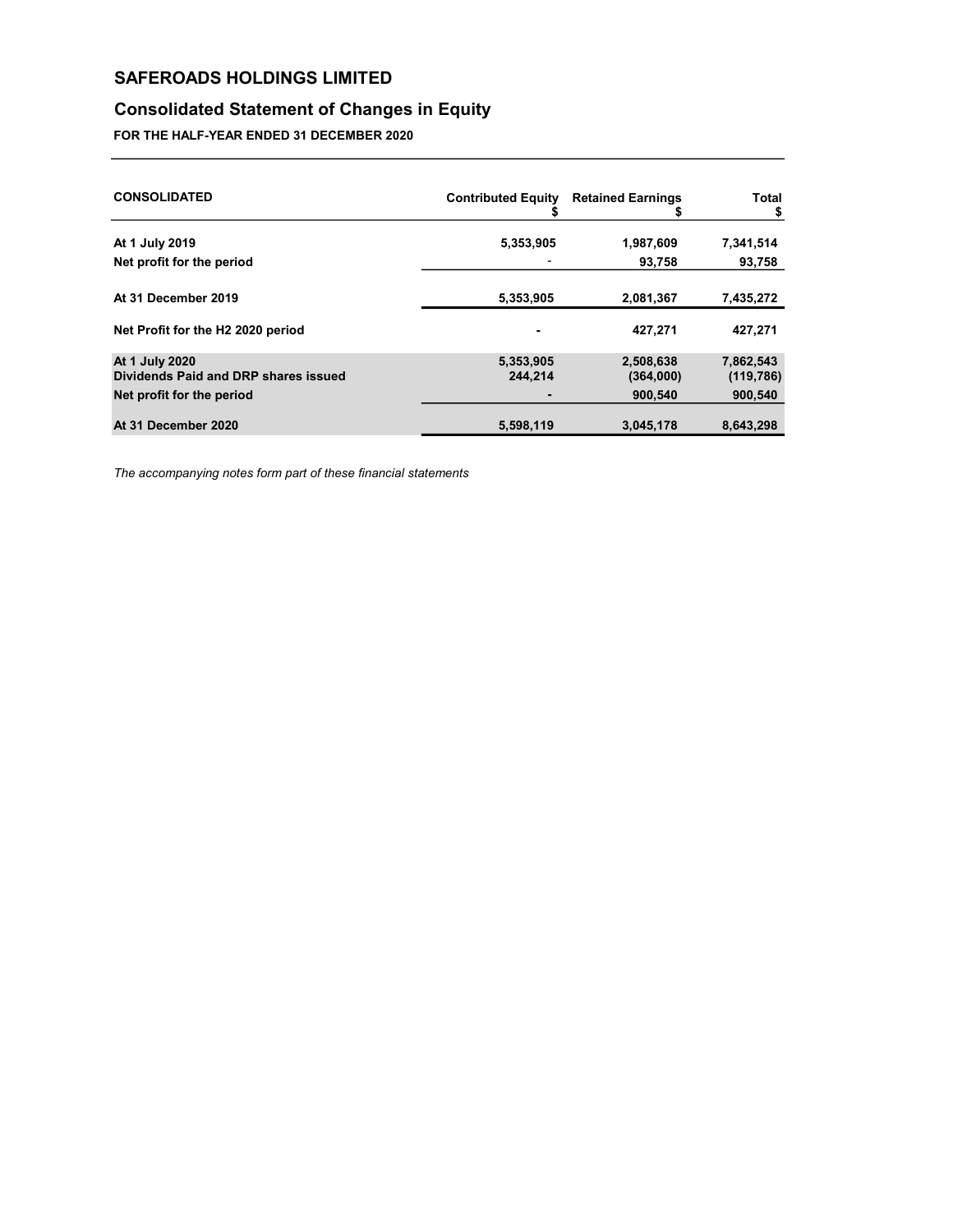## **Consolidated Statement of Cash Flows**

**FOR THE HALF-YEAR ENDED 31 DECEMBER 2020**

|                                                                                                                                                                                                 | <b>Notes</b> | <b>CONSOLIDATED</b>                                                  |                                                |
|-------------------------------------------------------------------------------------------------------------------------------------------------------------------------------------------------|--------------|----------------------------------------------------------------------|------------------------------------------------|
|                                                                                                                                                                                                 |              | <b>December</b><br>2020<br>\$                                        | <b>December</b><br>2019<br>\$                  |
| Cash flows from operating activities                                                                                                                                                            |              |                                                                      |                                                |
| Receipts from customers<br>Payments to suppliers and employees                                                                                                                                  |              | 7,897,429<br>(7, 245, 405)                                           | 9,925,557<br>(8, 277, 442)                     |
| Net cash flows from operating activities                                                                                                                                                        | 4            | 652,024                                                              | 1,648,115                                      |
| Cash flows from investing activities<br>Proceeds from sale of property, plant and equipment<br>Purchase of plant and equipment<br>Product development costs<br>R&D tax rebate received          |              | 8,571<br>(1,458,489)<br>(143, 791)                                   | 45,454<br>(546, 976)<br>(65, 401)              |
| Net cash flows from investing activities                                                                                                                                                        |              | (1,593,709)                                                          | (566,923)                                      |
| Cash flows from financing activities<br>Repayment of loans and borrowings<br>Repayment of lease liabilities<br>Proceeds from borrowings<br>Dividends Paid<br>Interest received<br>Interest paid | 6            | (62, 357)<br>(396, 556)<br>550,624<br>(119, 786)<br>69<br>(118, 914) | (49, 641)<br>(340, 073)<br>1,164<br>(155, 745) |
| Net cash flows from financing activities                                                                                                                                                        |              | (146, 920)                                                           | (544,295)                                      |
| Net increase/(decrease) in cash and cash equivalents<br>Cash and cash equivalents at beginning of period                                                                                        |              | (1,088,605)<br>1,257,468                                             | 536,897<br>529,231                             |
| Cash and cash equivalents at end of period                                                                                                                                                      | 4            | 168,863                                                              | 1,066,128                                      |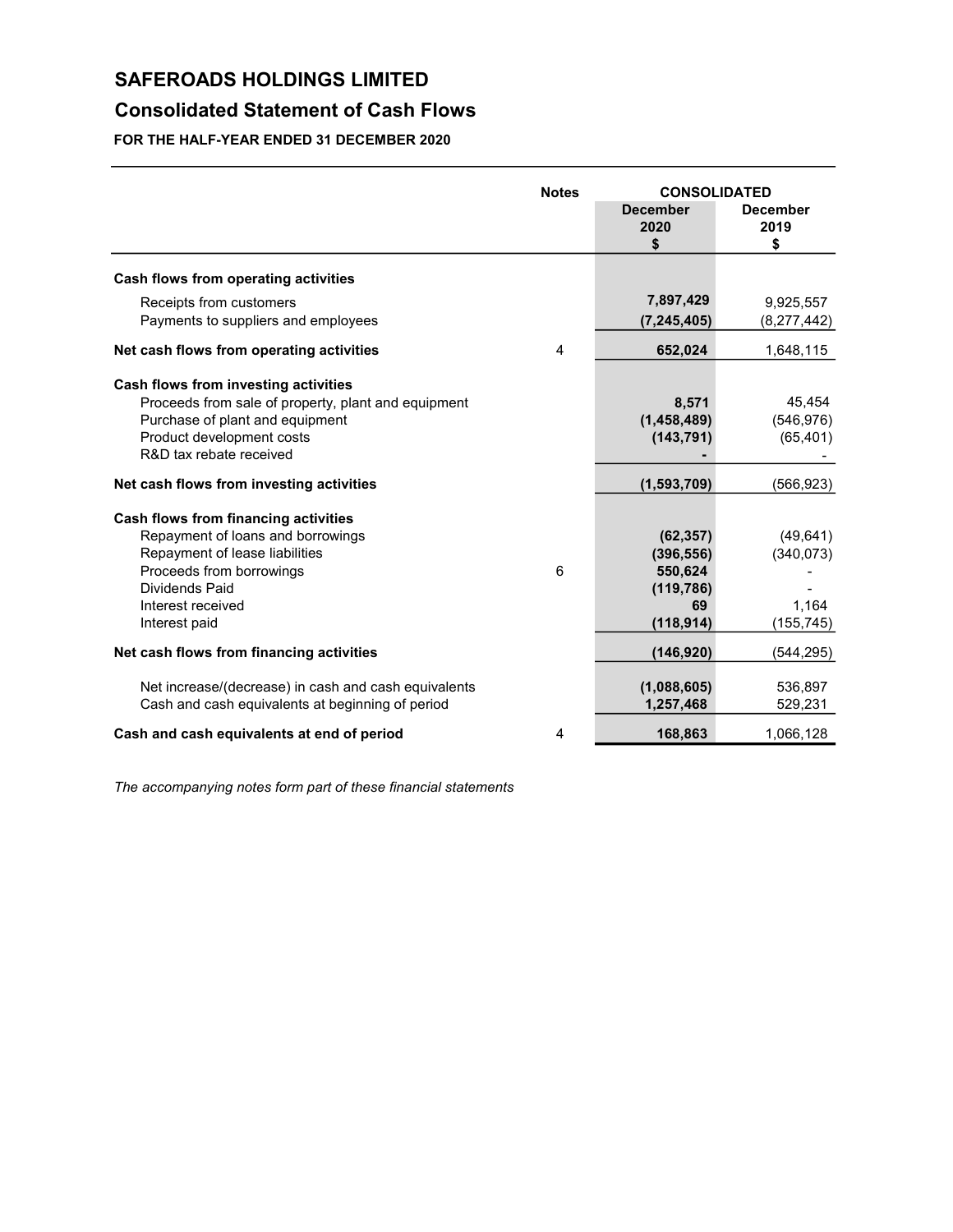### **Notes to the Financial Statements**

**FOR THE HALF YEAR-ENDED 31 DECEMBER 2020**

#### **1 STATEMENT OF SIGNIFICANT ACCOUNTING POLICIES**

#### **(a) Basis of preparation of the half-year financial report**

The half-year financial report does not include all notes of the type normally included within the annual financial report and therefore does not provide as full an understanding of the financial performance, financial position and financing and investing activities of the consolidated entity as the full financial report. It is therefore recommended that the half-year financial report should be read in conjunction with the annual Financial Report of Saferoads Holdings Limited as at 30 June 2020, together with any public announcements made by Saferoads Holdings Limited and its controlled entities during the halfyear ended 31 December 2020 in accordance with the continuous disclosure obligations arising under the Corporations Act 2001 and the ASX listing rules.

The consolidated financial statements comprise the financial statements of the parent entity, Saferoads Holdings Limited and its subsidiaries ('the Group').

The half-year financial report is a general-purpose financial report, which has been prepared in accordance with the requirements of the Corporations Act 2001 and applicable Accounting Standards including *AASB 134 - Interim Financial Reporting* . Compliance with *AASB 134* ensures that the financial statements and notes comply with International Financial Reporting Standard *IAS 34 - Interim Financial Reporting* . The Group is a for-profit entity for financial reporting purposes under Australian Accounting Standards.

The half-year financial report has been prepared on a historical cost basis.

For the purposes of preparing the half-year financial report, the half-year has been treated as a discreet reporting period.

### **(b)**

### **New Accounting Standards**

The Group has adopted all of the new and revised standards and Interpretations issued by the Australian Accounting Standards Board (the AASB) which are mandatory to apply to the current interim period. Disclosures required by these standards that are deemed material have been included in this financial report on the basis that they represent a significant change in information from that previously made available.

### **(c)**

### **Significant Accounting Policies**

The half-year consolidated financial statements have been prepared using the same accounting policies as used in the annual financial statements for the year ended 30 June 2020 and the corresponding interim reporting period.

When preparing the Interim Financial Statements, management undertakes a number of judgements, estimates and assumptions about recognition and measurement of assets, liabilities, income and expenses. The actual results may differ from the judgements, estimates and assumptions made by management, and will seldom equal the estimated results. The judgements, estimates and assumptions applied in the Interim Financial Statements, including the key sources of estimation uncertainty, were the same as those applied in the Group's last annual financial statements for the year ended 30 June 2020.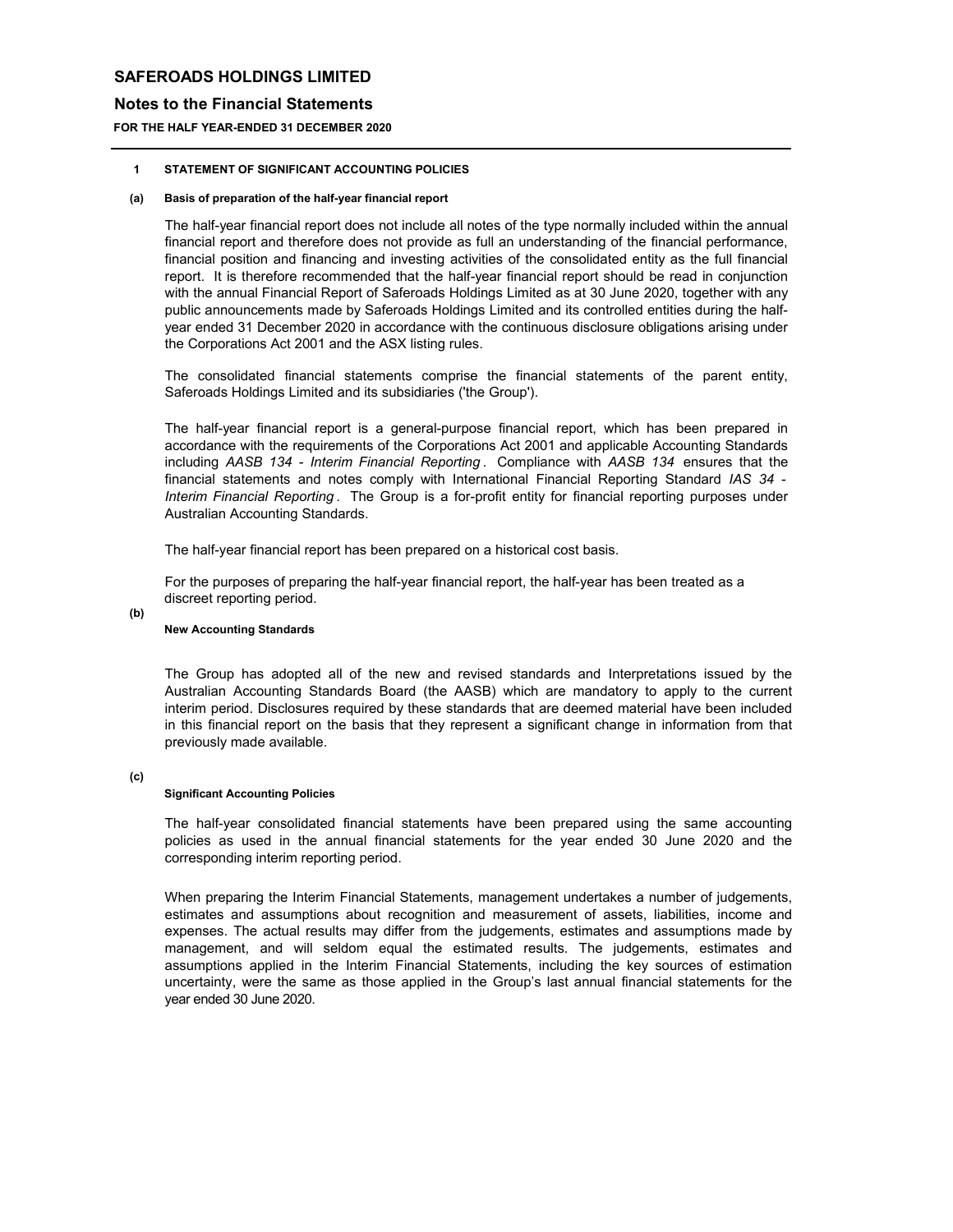### **Notes to the Financial Statements**

### **FOR THE HALF YEAR-ENDED 31 DECEMBER 2020**

#### **2 REVENUES**

Profit before income tax includes the following revenues whose disclosure is relevant in explaining the performance of the entity:

|                                                 | <b>CONSOLIDATED</b>     |                         |
|-------------------------------------------------|-------------------------|-------------------------|
|                                                 | <b>December</b><br>2020 | <b>December</b><br>2019 |
|                                                 | \$                      | \$                      |
| (i) Revenue                                     |                         |                         |
| Revenue from product sales - point in time      | 5,763,717               | 6,733,285               |
| Revenue from provision of services - over time  | 1,940,196               | 1,554,803               |
|                                                 | 7,703,913               | 8,288,088               |
| (ii) Other income                               |                         |                         |
| Interest                                        | 69                      | 1,165                   |
| Exchange gains / (losses)                       | (16, 796)               |                         |
| Net gain/(loss) on sale of assets               | 6,057                   | 6,387                   |
| Government Grant (COVID-19 cash boost)<br>Other | 50,000                  | 15,438                  |
|                                                 | 1,988                   |                         |
|                                                 | 41,318                  | 22,990                  |

#### **3 SEGMENT REPORTING**

The Group's chief operating decision maker (Chief Executive Officer) reviews financial information on a consolidated basis and makes strategic decisions based on this consolidated information.

#### **4 ADDITIONAL CASH FLOW INFORMATION**

### **a) Reconciliation of Cash**

For the purposes of the Statement of Cash Flows, cash and cash equivalents comprise the following at 31 December:

|                                                                                                                                                                                                                                                                              | <b>CONSOLIDATED</b>                                                       |                                                                      |
|------------------------------------------------------------------------------------------------------------------------------------------------------------------------------------------------------------------------------------------------------------------------------|---------------------------------------------------------------------------|----------------------------------------------------------------------|
|                                                                                                                                                                                                                                                                              | <b>December</b><br>2020<br>\$                                             | <b>December</b><br>2019<br>\$                                        |
| Cash at bank and in hand                                                                                                                                                                                                                                                     | 168,863                                                                   | 1,066,128                                                            |
| b) Reconciliation from net profit after tax to the net cash flows<br>from operations                                                                                                                                                                                         |                                                                           |                                                                      |
| Profit after tax for the period                                                                                                                                                                                                                                              | 900,540                                                                   | 93,758                                                               |
| Adjustments for:<br>Depreciation and amortisation<br>Net (profit)/loss on disposal of plant and equipment<br>Interest received<br>Interest paid                                                                                                                              | 557,602<br>(1,958)<br>(69)<br>118,914                                     | 532,226<br>(6, 387)<br>(1, 165)<br>155,745                           |
| Changes in assets and liabilities:<br>(Increase)/decrease in receivables<br>(Increase)/decrease in inventories<br>(Increase)/decrease in other assets<br>(Decrease)/increase in payables<br>(Decrease)/increase in contract liabilities<br>(Decrease)/increase in provisions | (341, 262)<br>965,519<br>(1,322,460)<br>(98, 845)<br>(142, 254)<br>16,296 | 431,880<br>(46, 636)<br>(224, 945)<br>306,923<br>465,062<br>(58,346) |
| Net cash from operating activities                                                                                                                                                                                                                                           | 652,024                                                                   | 1,648,115                                                            |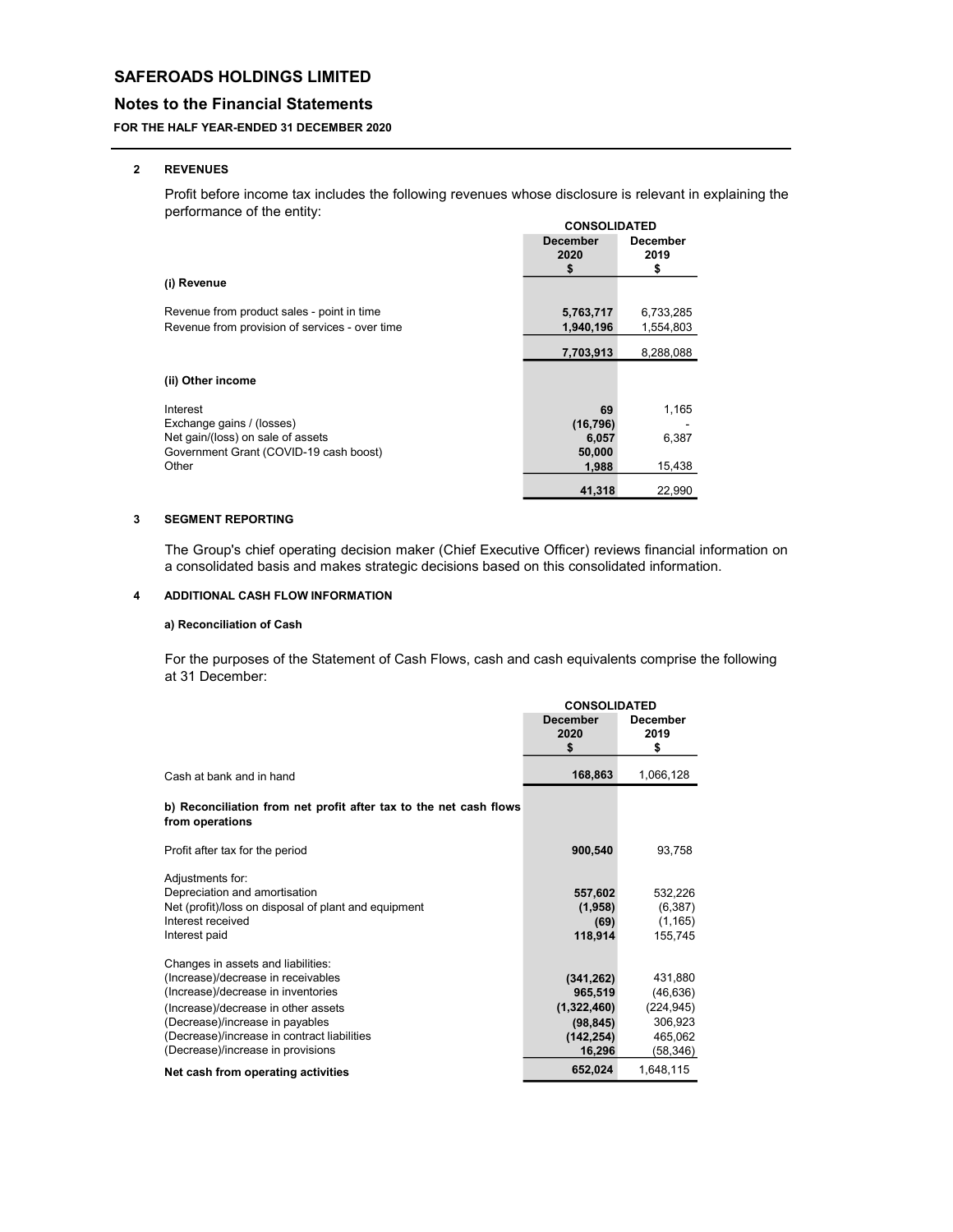### **Notes to the Financial Statements**

### **FOR THE HALF YEAR-ENDED 31 DECEMBER 2020**

### **c) Non-cash financing and investing activities**

During the half-year, the Group acquired property, plant and equipment with an aggregate value of \$550,624 (December 2019: \$nil) by means of finance leases.

#### **5 CONTINGENT ASSETS AND LIABILITIES**

There are no contingent assets or liabilities as at 31 December 2020.

#### **6 EVENTS AFTER THE END OF THE INTERIM PERIOD**

Other than the two items noted below there has been no matter or circumstance, which has arisen since 31 December 2020 that has significantly affected or may significantly affect the operations of the consolidated entity or the results of those operations or the state of affairs of the consolidated entity.

- The amount of \$593,456 was drawn down on 8 January 2021 from our equipment finance facility to reimburse amounts paid in November and December 2020 to increase our rental fleet.

- The consolidated entity finalised the sale of the on grid lighting assets in February 2021. The gross proceeds are \$1,050,282 and that represents a minor loss after selling costs. The gross proceeds will be received in two tranches with \$800,000 received in February 2021 and \$250,282 to be received in April 2021.

### **7 INCOME TAX**

As as 31 December 2020, the consolidated entity has carry forward tax losses in excess of the reported profit sufficient that no income tax expenses is recognised for the period. Carry forward tax losses with a tax effect of \$1,198,697 have been brought to account as a deferred tax asset. Carry forward tax losses with a tax effect of \$460,596 relating to prior years have not been brought to account.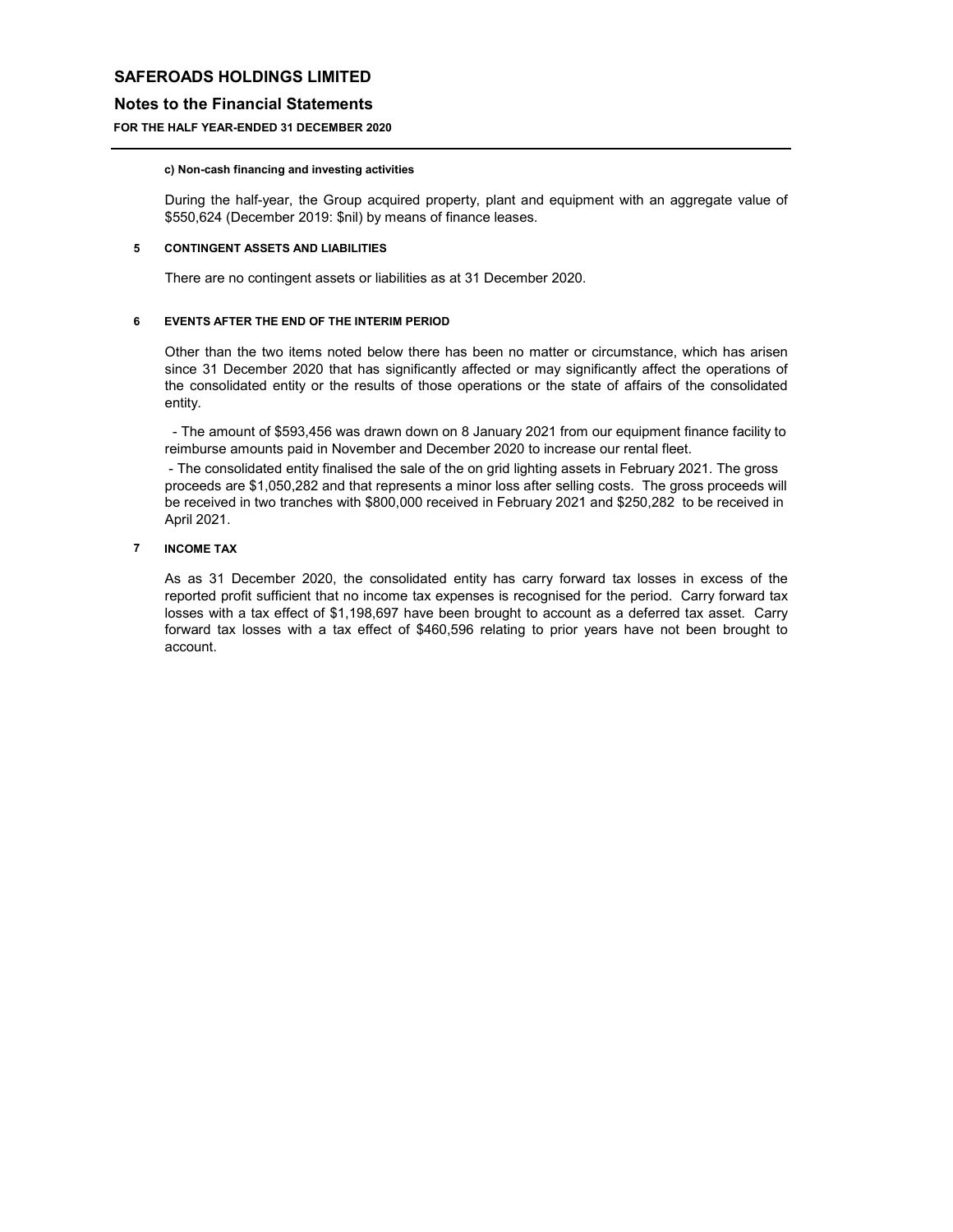## **Directors' Declaration**

In accordance with a resolution of the directors of Saferoads Holdings Limited, I state that:

In the opinion of the directors:

(a) the financial statements and notes of the consolidated entity are in accordance with the Corporations Act 2001, including:

> (i) giving a true and fair view of the financial position as at 31 December 2020 and the performance for the half-year ended on that date of the consolidated entity; and

> (ii) complying with Accounting Standard *AASB 134 - Interim Financial Reporting* ; and

(b) there are reasonable grounds to believe that the company will be able to pay its debts as and when they become due and payable.

On behalf of the Board

**David Ashmore Director**

24 February 2021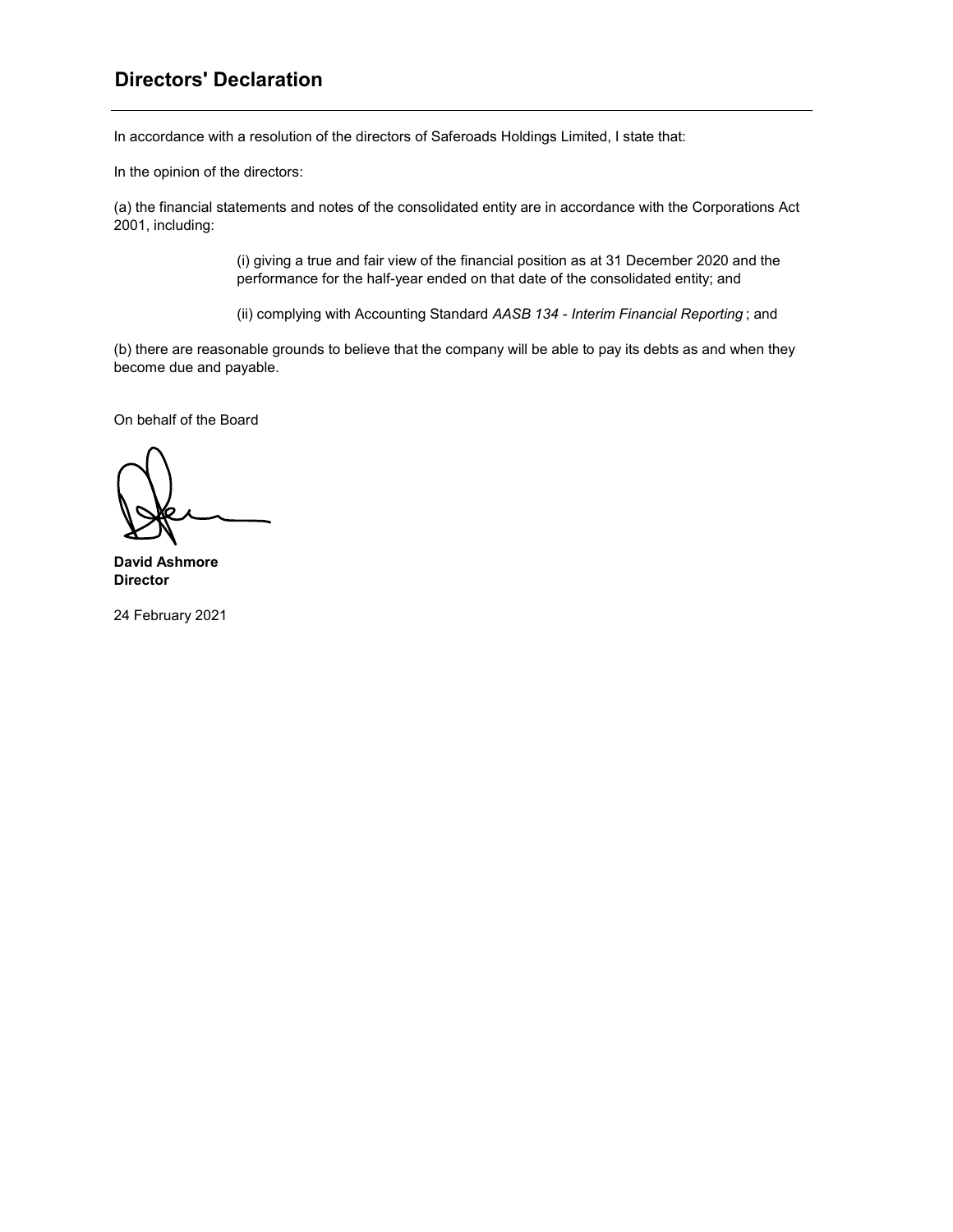

Collins Square, Tower 5 727 Collins Street Melbourne VIC 3008

Correspondence to: GPO Box 4736 Melbourne VIC 3001

**T** +61 3 8320 2222 **F** +61 3 8320 2200 **E** [info.vic@au.gt.com](mailto:info.vic@au.gt.com) **W** www.grantthornton.com.au

# **Independent Auditor's Review Report**

To the Members of Saferoads Holdings Limited

### **Report on the review of the half-year financial report**

### **Conclusion**

We have reviewed the accompanying half-year financial report of Saferoads Holdings Limited (the Company) and its subsidiaries (the Group), which comprises the consolidated statement of financial position as at 31 December 2020, and the consolidated statement of profit or loss and other comprehensive income, consolidated statement of changes in equity and consolidated statement of cash flows for the half-year ended on that date, a description of accounting policies, other selected explanatory notes, and the directors' declaration.

Based on our review, which is not an audit, we have not become aware of any matter that makes us believe that the accompanying half-year financial report of Saferoads Holdings Limited does not comply with the *Corporations Act 2001* including:

(a) giving a true and fair view of the Group's financial position as at 31 December 2020 and of its performance for the halfyear ended on that date; and

(b) complying with Accounting Standard AASB 134 *Interim Financial Reporting* and the *Corporations Regulations 2001.*

### **Basis for Conclusion**

We conducted our review in accordance with ASRE 2410 *Review of a Financial Report Performed by the Independent Auditor of the Entity*. Our responsibilities are further described in the Auditor's Responsibilities for the Review of the Financial Report section of our report. We are independent of the Company in accordance with the auditor independence requirements of the *Corporations Act 2001* and the ethical requirements of the Accounting Professional and Ethical Standards Board's APES 110 *Code of Ethics for Professional Accountants (including Independence Standards)* (the Code) that are relevant to our audit of the annual financial report in Australia. We have also fulfilled our other ethical responsibilities in accordance with the Code.

Grant Thornton Audit Pty Ltd ACN 130 913 594 a subsidiary or related entity of Grant Thornton Australia Ltd ABN 41 127 556 389 **www.grantthornton.com.au**

'Grant Thornton' refers to the brand under which the Grant Thornton member firms provide assurance, tax and advisory services to their clients and/or refers to one or more member firms, as the context requires. Grant Thornton Australia Ltd is a member firm of Grant Thornton International Ltd (GTIL). GTIL and the member firms are not a worldwide partnership. GTIL and each member firm is a separate legal entity. Services are delivered by the member firms. GTIL does not provide services to clients. GTIL and its member firms are not agents of, and do not obligate one another and are not liable for one another's acts or omissions. In the Australian context only, the use of the term 'Grant Thornton' may refer to Grant Thornton Australia Limited ABN 41 127 556 389 and its Australian subsidiaries and related entities. GTIL is not an Australian related entity to Grant Thornton Australia Limited.

Liability limited by a scheme approved under Professional Standards Legislation.